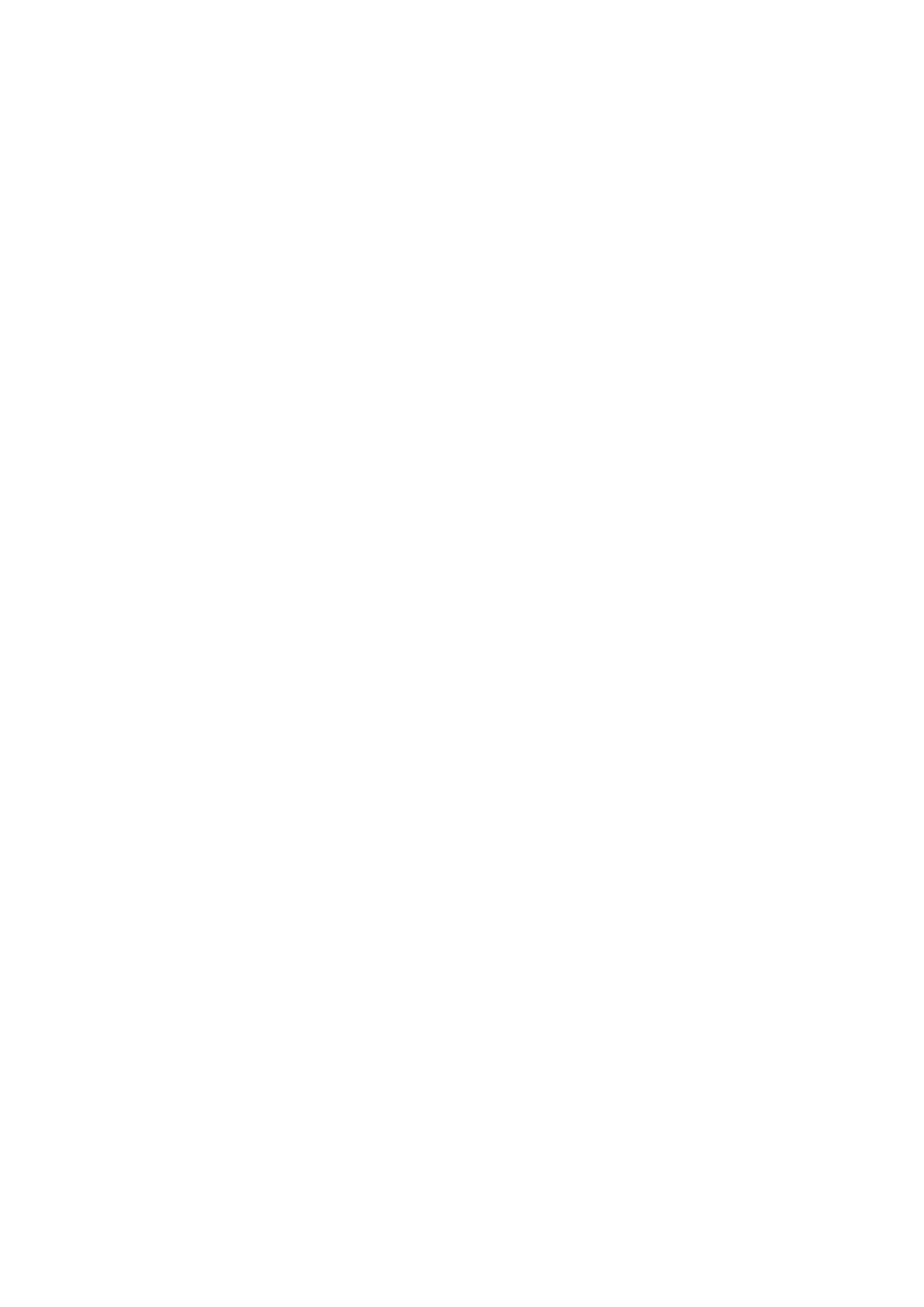## **About this booklet**

The aim of this booklet is to tell you:

- How to report an issue or complaint
- What we will do when investigating an issue reported to us
- How to appeal a decision
- What we can do to put things right
- How we will deal with residents whose behaviour may be deemed to be unreasonable

Sandbourne Housing Association aims to provide applicants, residents and stakeholders with high-quality services and we always try to get things right the first time. However, we appreciate that sometimes this doesn't happen and mistakes are made.

We may not always know when there is a problem, so it helps to know where you think we can improve services. We have changed the way we work as a result of learning from complaints and other feedback and we appreciate the time you take to contact us if we do get it wrong.

This booklet gives you more information about what you can do if you think that Sandbourne, or our contractors, need to put things right.

At the end of this booklet you will find a form that can be returned to us, or you can contact us by telephone, email, or by post if you want to discuss how to report an issue to us.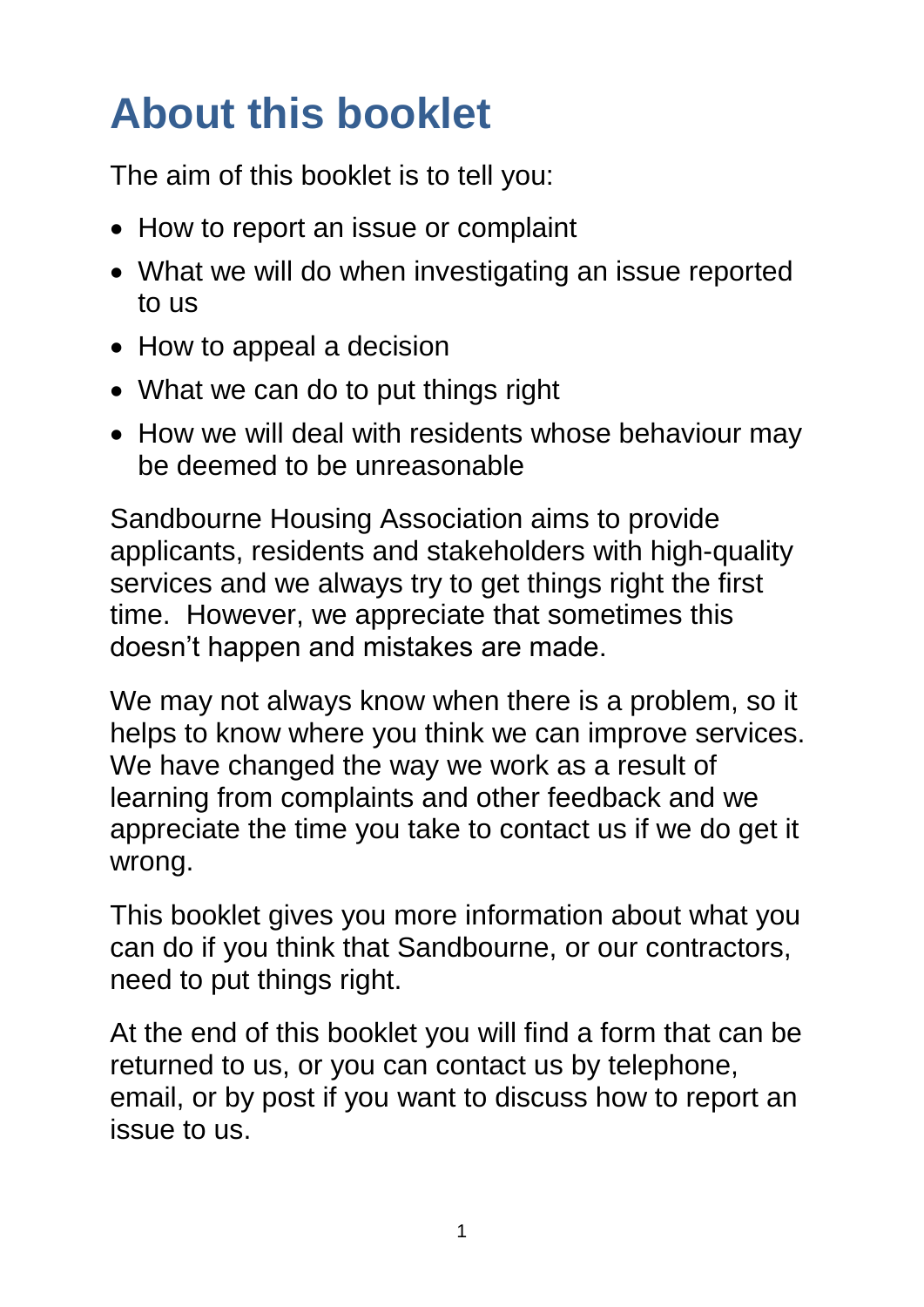## **What is, and what will happen when I want to make a complaint?**

When you report something to us with an expectation that we will deal with it, this is not considered to be a complaint. It only becomes a valid complaint if we fail to respond, fail to deal reasonably with the issue reported to us, or we do not meet our service standards.

As an example, complaints about neighbour nuisance or reports of anti-social behaviour are taken very seriously but are dealt with by the housing team in the first instance. However, you may make a complaint if you feel that Sandbourne has failed to deal with the nuisance or anti-social behaviour reasonably. Plus, if you report a repair it is not a complaint, although can become a complaint if not dealt with in accordance with our policy or procedures and published timescales or the repair is to a poor standard etc.

We will not investigate complaints about issues that date back more than twelve months.

## **If I make a complaint, how will it be handled?**

There are three stages to Sandbourne's internal complaints process. This is to make sure that you are satisfied with the way in which we deal with your complaint and that you have a fair opportunity to appeal against any outcomes where there is evidence that we have not treated you fairly, misunderstood parts of your complaint, based our decision on inaccurate information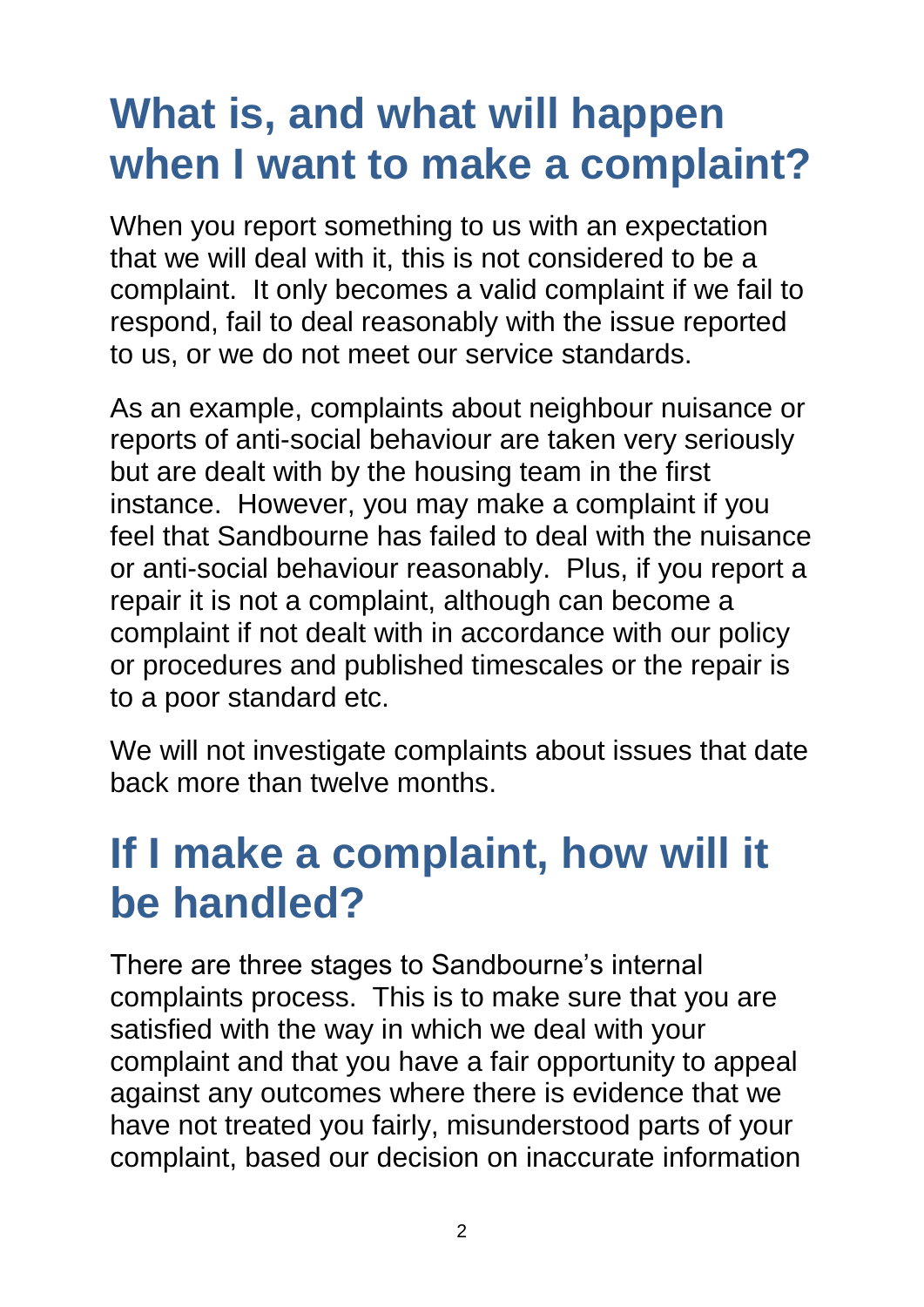or have new information that is relevant to your complaint.

However, we may close a complaint before it has been through the internal process unless there is clear evidence to show that we have not fully investigated the matter or the issue reported to us remains unresolved.

Each stage of the process is detailed on the following pages.

## **Stage 1**

We ask you try to resolve any problems with us informally. If you are not able to do this, you can ask to make a formal complaint. You can do this by completing the form at the end of this booklet or by writing, ringing, emailing us at our registered office, or via our website.

When we receive a formal complaint, we will check to make sure that it is not an on-going issue, or that measures are already in place to deal with it. Depending on the nature of the issue, or any needs that you may have, the relevant officer may contact you for clarification and to discuss with you how you would like the issue resolved.

If we accept your complaint, we will acknowledge it within five working days and provide details of who will carry out the investigation and when you can expect a response.

Following that investigation, we will write to you with the outcome and explain what we intend to do to resolve the matter. We will try to make sure you receive a response within 10 working days of it being acknowledged.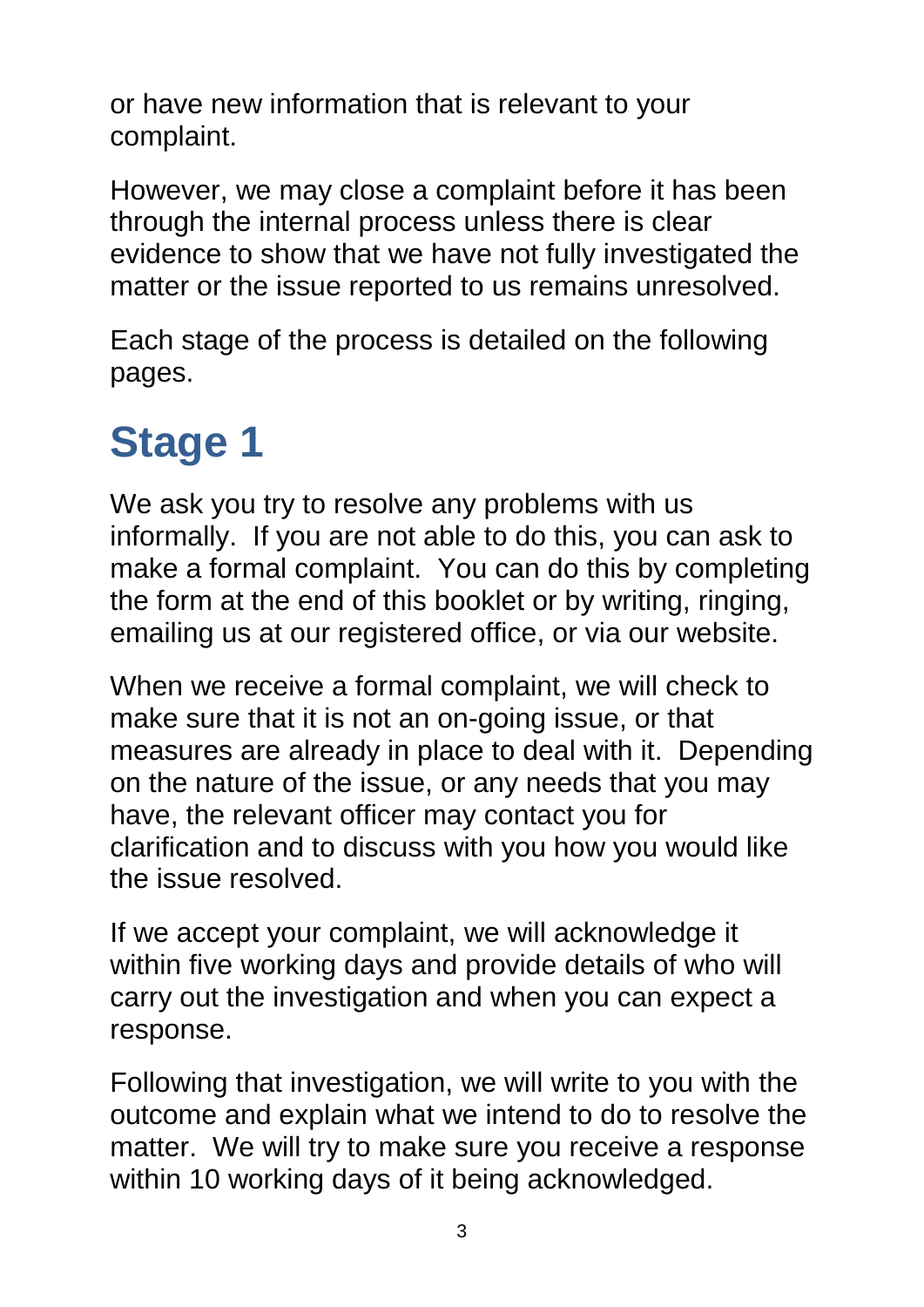If the issue is complex, it could take more than 10 working days to fully investigate it. If this happens, we will contact you to explain why we need more time and provide an updated response date. We may still ask that you give staff time to resolve the issue informally. We will make sure we give you reasons why we think this and we will still aim to resolve the matter to your satisfaction.

## **Stage 2**

If you believe that the problem or issue reported has not been resolved, or that we have not investigated your complaint fully, you can contact us and request that it be investigated at Stage 2. You will, however, need to provide evidence to show why you think that we have not resolved the issue or investigated the matter fully. You will need to do this within 28 days of receiving your Stage 1 response.

If we accept a Stage 2 investigation, we will acknowledge your wish to proceed to the next stage within five working days. If we believe that the issue reported has been fully investigated and we have provided a satisfactory response, we may close the case. If we do this, we will contact you with the reason for our decision.

At Stage 2, your complaint will be investigated by a manager who has not been involved in your case, and they will aim to write to you with the results of their investigations within 10 working days.

At Stages 1 and 2, staff investigating the complaint may arrange to meet with you in your home to get a better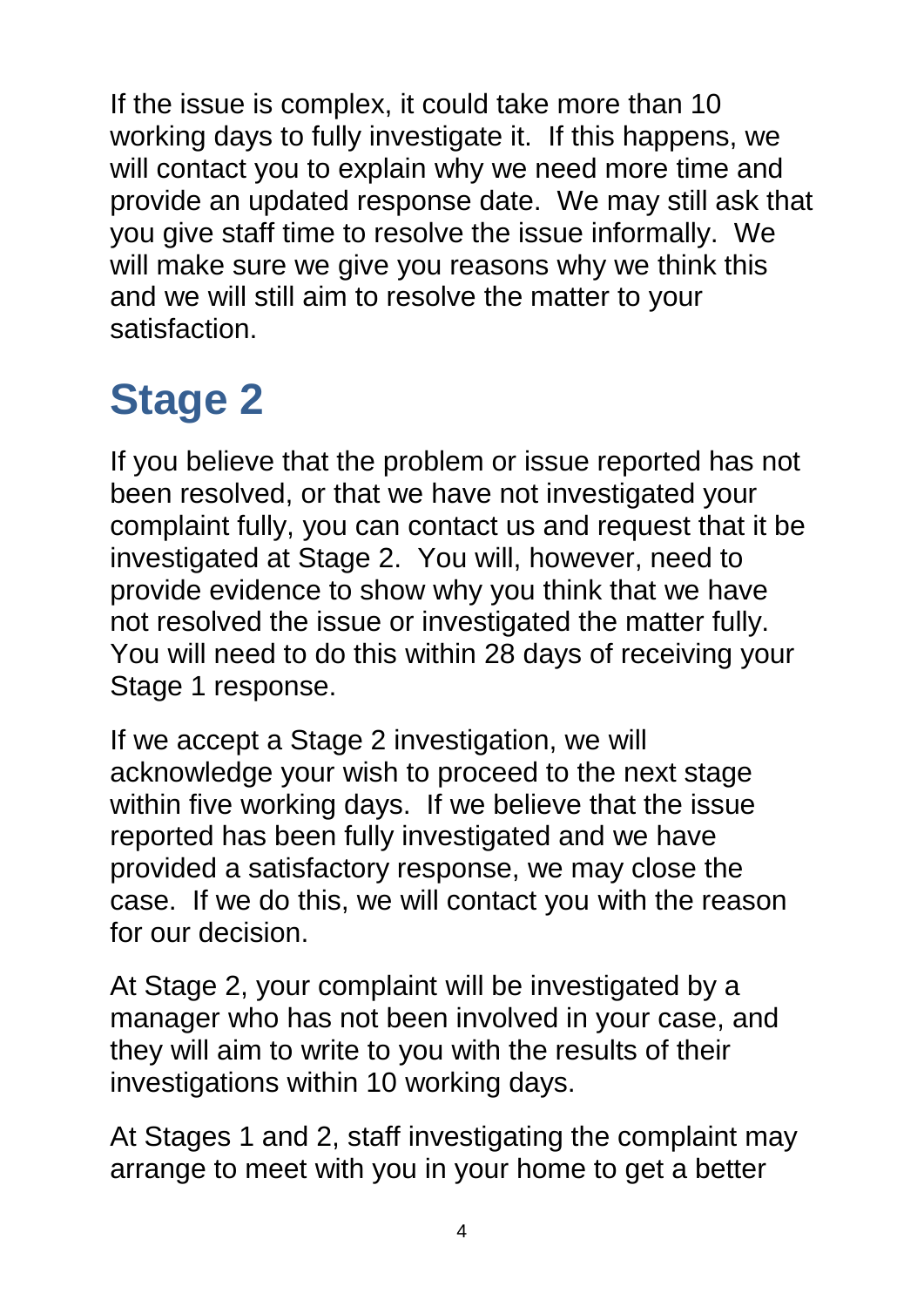understanding of the problem being reported and to discuss with you how best to resolve the issue.

## **Stage 3**

If your complaint has still not been resolved to your satisfaction following the Stage 2 investigation, you can request that the complaint be referred to the Chair of Sandbourne's Board if:

- you feel that the decision is based on inaccurate facts that could change our decision
- you have new and relevant information that was not previously available that could change our decision
- we have overlooked or misunderstood parts of the complaint or did not take account of relevant information, which could impact the decision
- you believe that there is evidence that you have not been treated fairly, or in line with a policy or procedure.

The Chair may then convene a Complaints Panel. Sandbourne reserve the right to turn down a request for a Stage 3 Complaints Panel in circumstances where:

- you have not provided any new evidence to support your request
- the points you raise have already been considered at Stage 2
- the points you raise would not lead to a change in the outcome of the findings at Stage 2.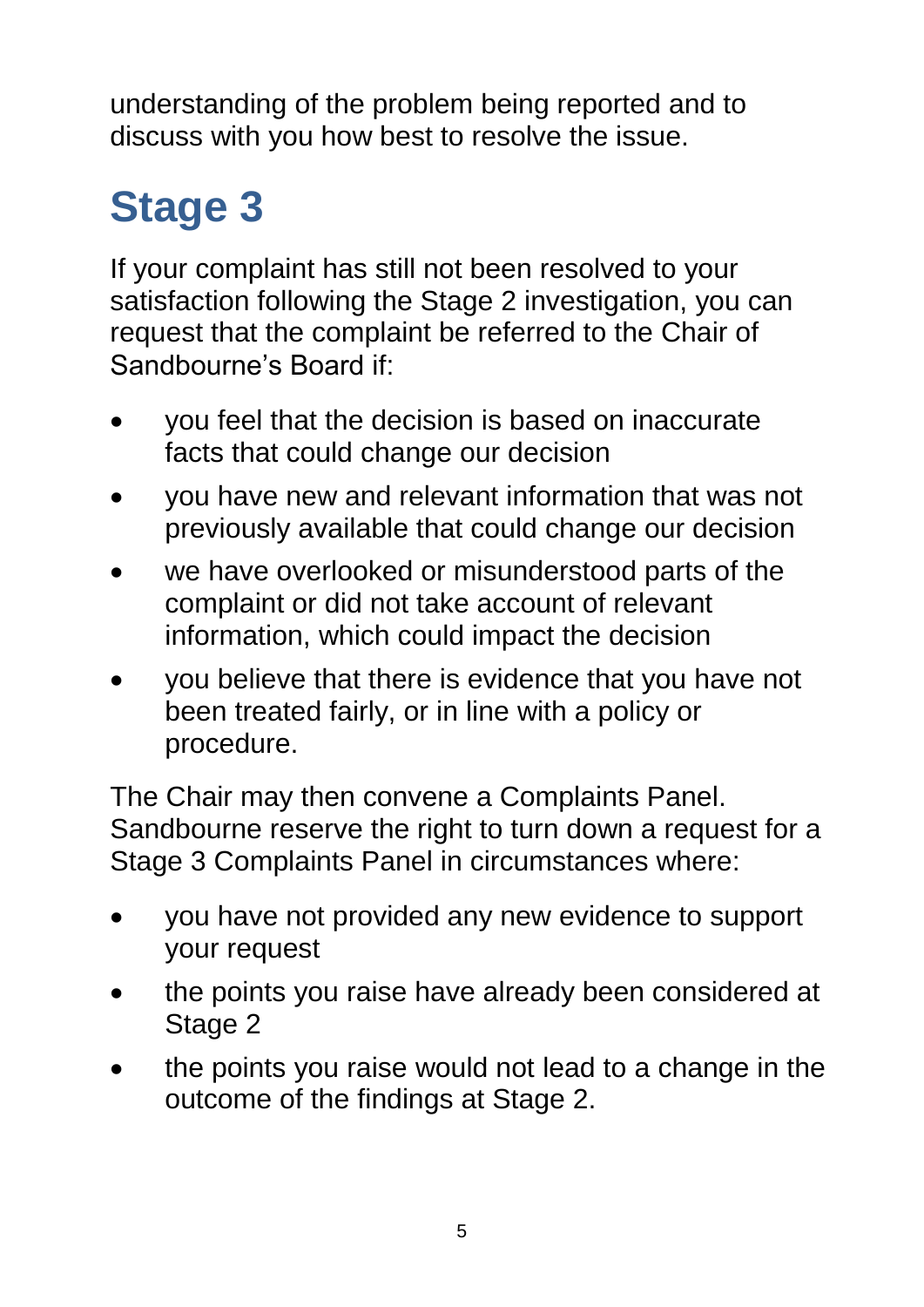Please contact Sandbourne's Chief Executive within 28 days of receiving your Stage 2 response to explain why you remain unhappy.

Similar to Stage 2, you will need to provide evidence that your complaint has not been investigated fully or that the problem reported remains unresolved. If we believe the issue reported has been fully investigated and we have provided a satisfactory response, we may close the case. If we do this, we will contact you with the reason for our decision.

## **Designated person(s)**

This was introduced as part of the Localism Act 2012 and is designed to help residents and landlords resolve issues and problems locally. If you remain unhappy or dissatisfied following Sandbourne's investigation into your complaint, you can ask a designated person to investigate on your behalf. There are two categories of people who can be a 'designated person':

#### **A local councillor**

You can approach your own ward councillor, or any other in the area, and ask them to investigate the complaint on your behalf.

#### **An elected Member of Parliament**

You have the right to approach any MP from anywhere in the UK and ask them to investigate the complaint.

The designated person will be required to contact Sandbourne Housing Association to notify us that they have been asked to investigate the complaint, at which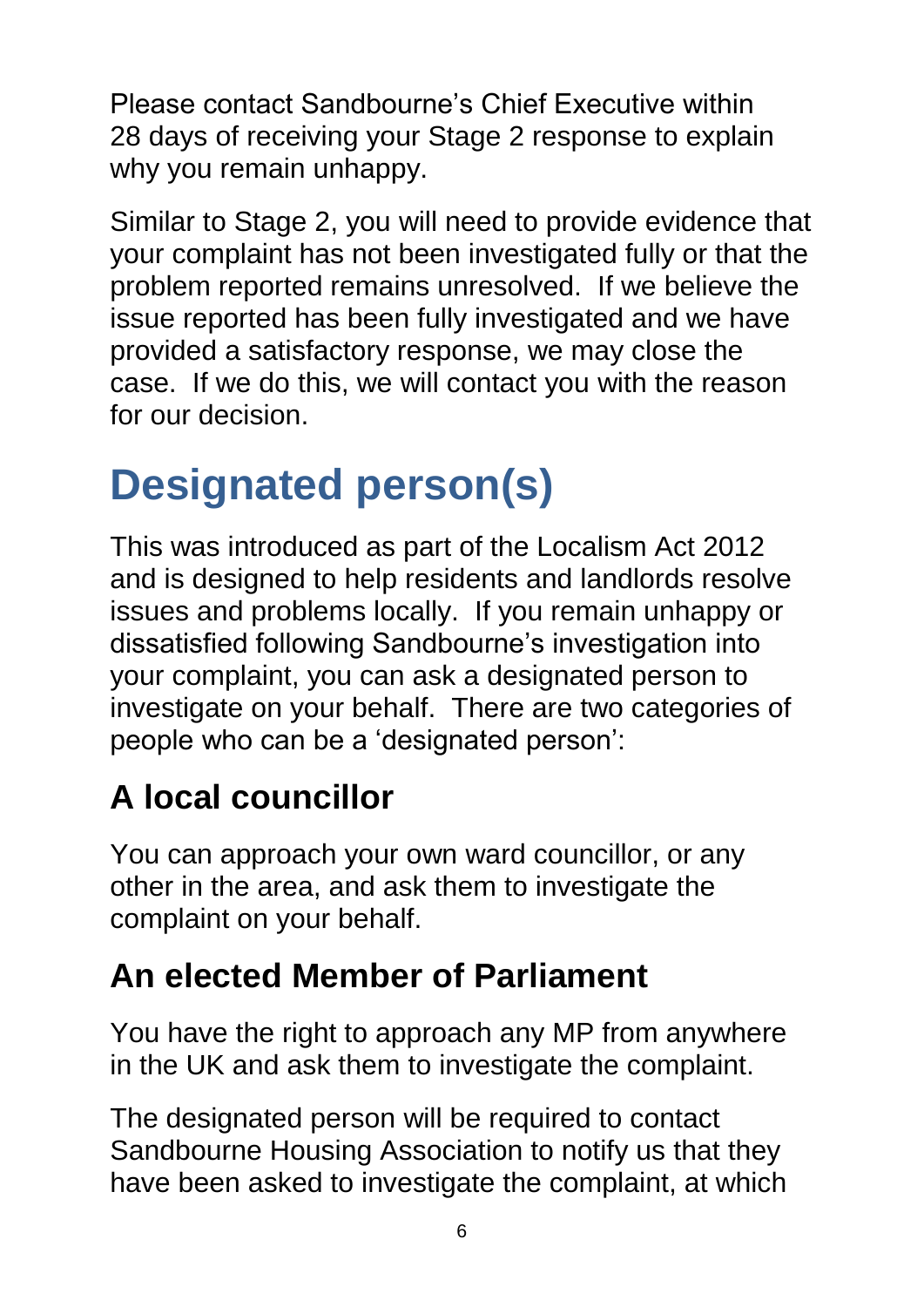time we will provide all relevant documents and information needed to assist with their investigation. Sandbourne is unable to influence the investigation in any way, so we will refer the designated person to relevant guidance and sources of support if they require assistance.

To make sure that the complaint is considered in a timely manner, we will ask the designated person to complete the investigation and provide both you and Sandbourne with their findings/recommendations within 20 working days.

Sandbourne will always consider the findings of the designated person's investigation and will welcome any further opportunity to resolve the complaint locally. However, if there remains disagreement between Sandbourne and you (as the complainant) as to the preferred outcome, you can refer your complaint to the Housing Ombudsman Service.

If you do not wish to have your complaint investigated by a designated person, you can approach any of the above and ask that they refer it immediately to the Housing Ombudsman Service on your behalf or, having received Sandbourne's response to the Stage 3 investigation, refer it directly to the Housing Ombudsman Service yourself.

#### **Housing Ombudsman Service**

Housing association applicants, tenants and leaseholders can ask the Housing Ombudsman Service to investigate a complaint if they remain unhappy or dissatisfied with the outcome of the investigation.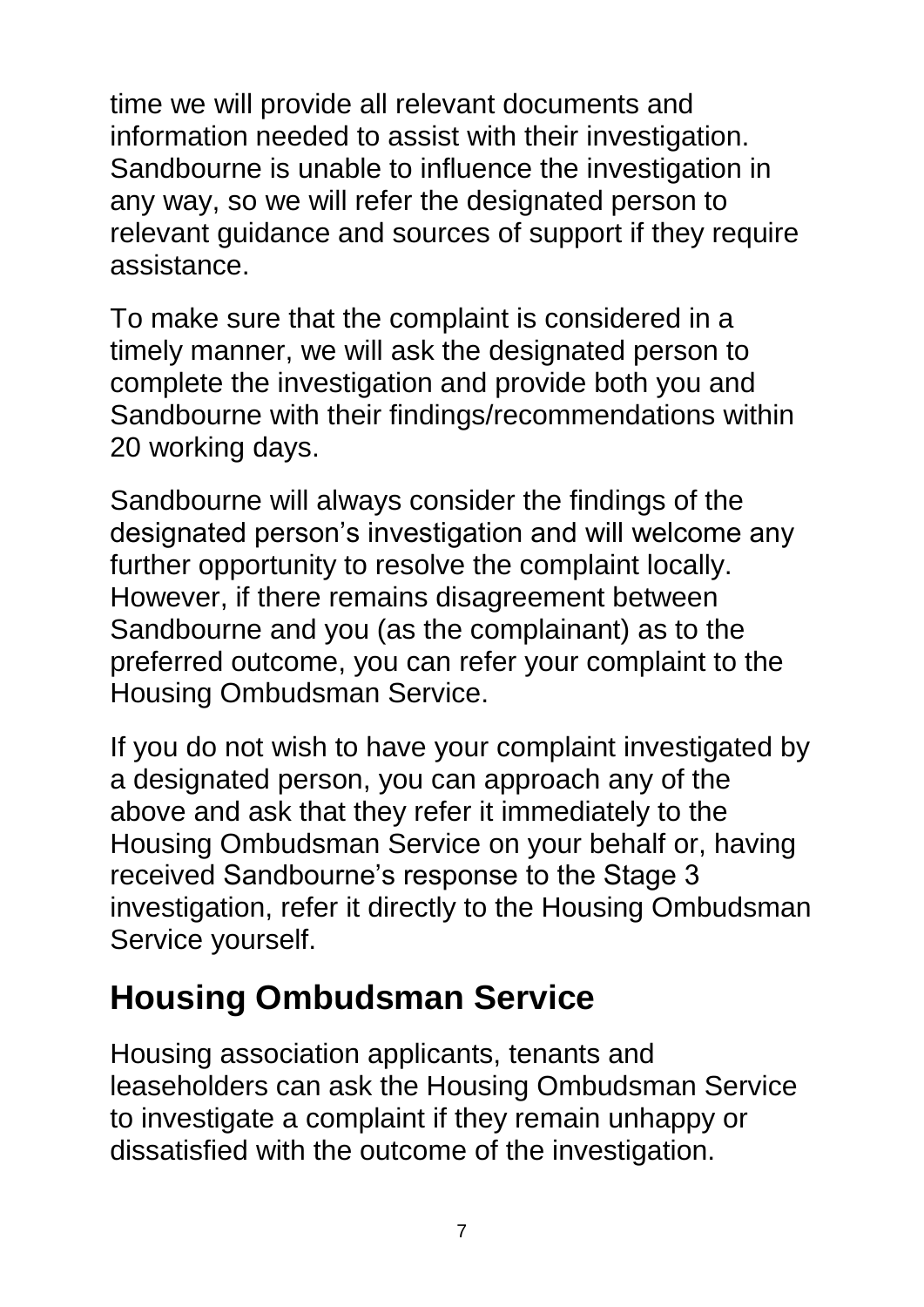Housing Ombudsman Service, PO Box 152, Liverpool, L33 7WQ

Telephone: 0300 111 3000

Email: [info@housing-ombudsman.org.uk](mailto:info@housing-ombudsman.org.uk)

Website: [www.housing-ombudsman.org.uk/residents/](http://www.housing-ombudsman.org.uk/residents/) make-a-complaint/ (for online complaints)

## **How will Sandbourne put things right?**

There are a number of actions we can take to put things right if we have made a mistake. We can:

- make an apology
- carry out work, such as repairs, or make right any damage to your home
- make the decision which should have been made in the first place
- re-consider and over-turn an earlier decision
- improve our procedures and train staff.

If we find that you have been disadvantaged in some way, either by the cause of your complaint or in pursuing it, we may consider paying compensation. Generally, compensation will be a payment to recognise distress or inconvenience caused to you. This will be determined by the person who investigates your complaint.

#### **Please note that if the complaint is subject to an insurance claim, we cannot accept liability until the outcome of the claim is known.**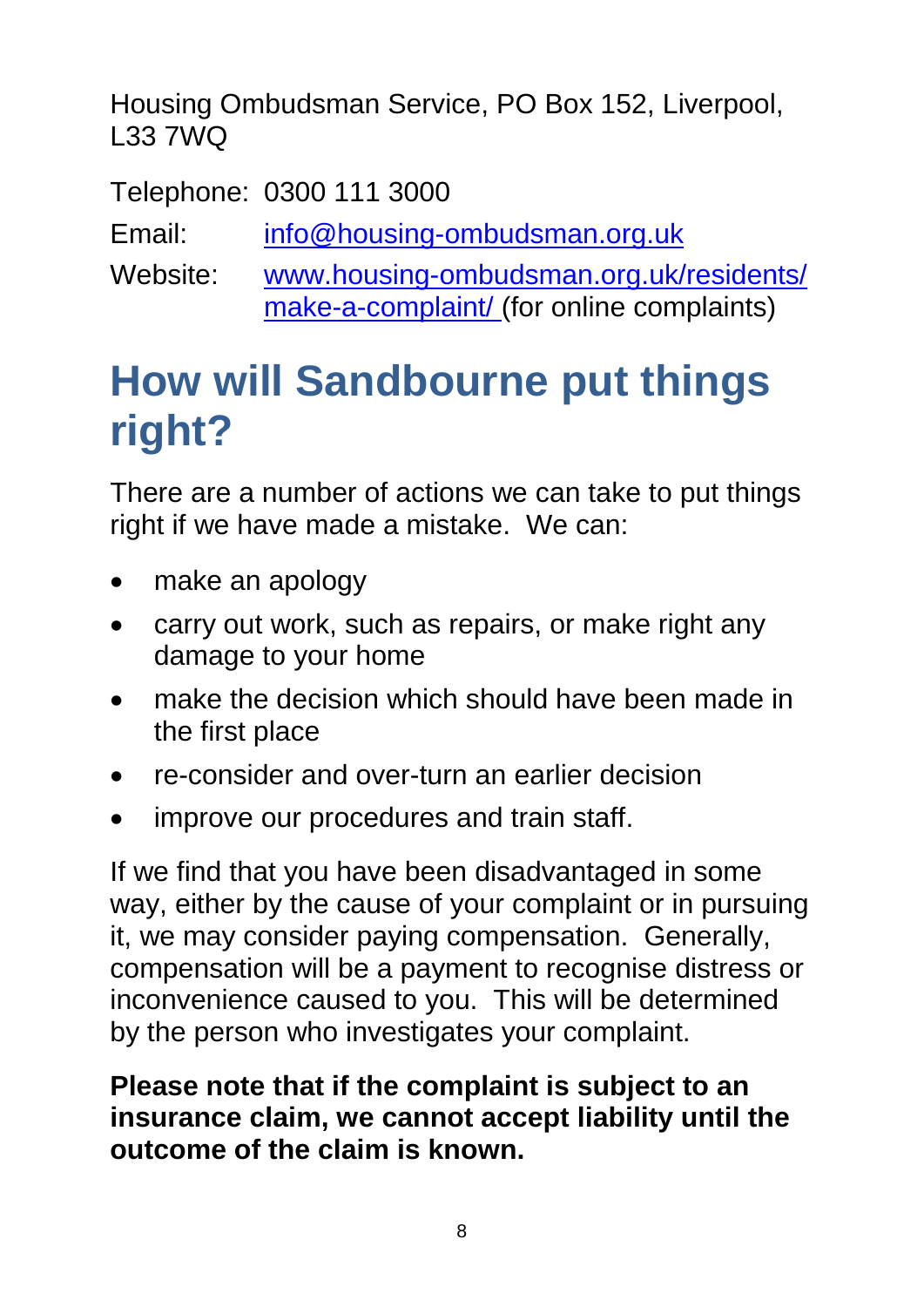## **How does Sandbourne monitor complaints?**

All formal complaints and outcomes received by us are reported to our Board every quarter. Once your complaint has been resolved, you may be invited to take part in a short satisfaction survey about the way your complaint was handled.

### **Unreasonable behaviour**

Generally, when Sandbourne receives a complaint, it is dealt with in a straightforward manner and the complainant agrees to follow the process, allowing staff time to complete the investigation.

In a minority of cases, however, some people can behave in a way that impedes the investigation of their complaint and this can cause a significant resource issue for Sandbourne. This can include unreasonable behaviour, being overly persistent by frequently requesting information, repeatedly contacting staff, or being abusive towards those investigating the complaint. Others may refuse to accept the outcome of an investigation, even when the reasons why and evidence are presented to show how a decision was reached. In a very few number of cases, the grounds for the complaint can be unfounded or the allegations can be considered vexatious.

Details of how Sandbourne will manage such actions and behaviour, if we believe it is appropriate to do so, are contained within the 'Acting reasonably' leaflet and our Policy on Management of Unreasonable Behaviour.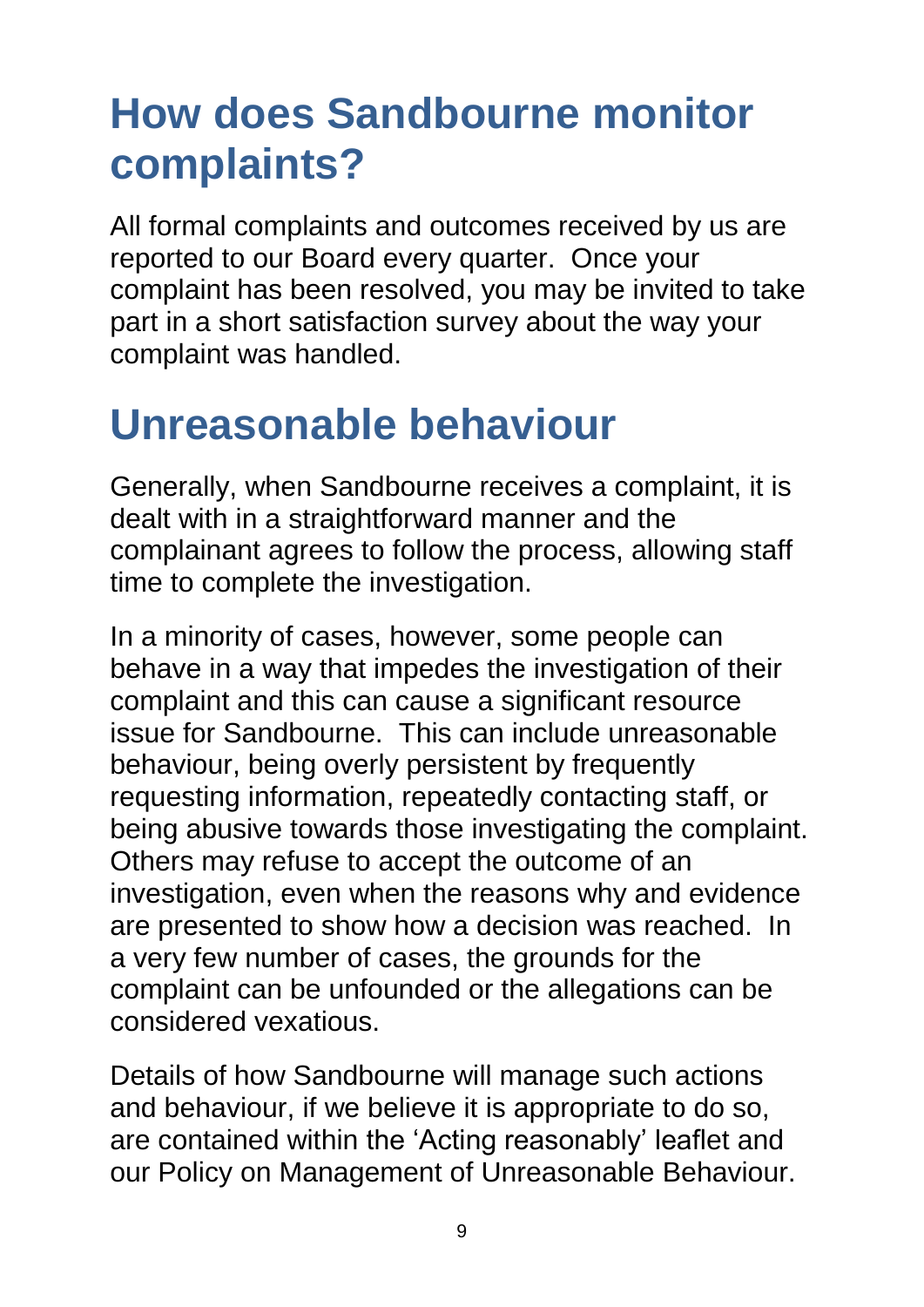## **Need more information?**

See our Policy on Complaints and Compliments which is available on our website or upon request from our office.

You can write to us at our registered office:

Beech House, 28-30 Wimborne Road, Poole, BH15 2BU

Email us on: [info@sandbourne.org.uk](mailto:info@sandbourne.org.uk)

Website: [www.sandbournehousingassociation.org.uk](http://www.sandbournehousingassociation.org.uk/)

Telephone us on: 01202 671222

Please note that telephone calls to the registered office number above may be recorded for information and training purposes.

In addition, we do have a range of other leaflets on specific topics, available on our website or upon request from our office.

> First published August 2015 Last updated August 2021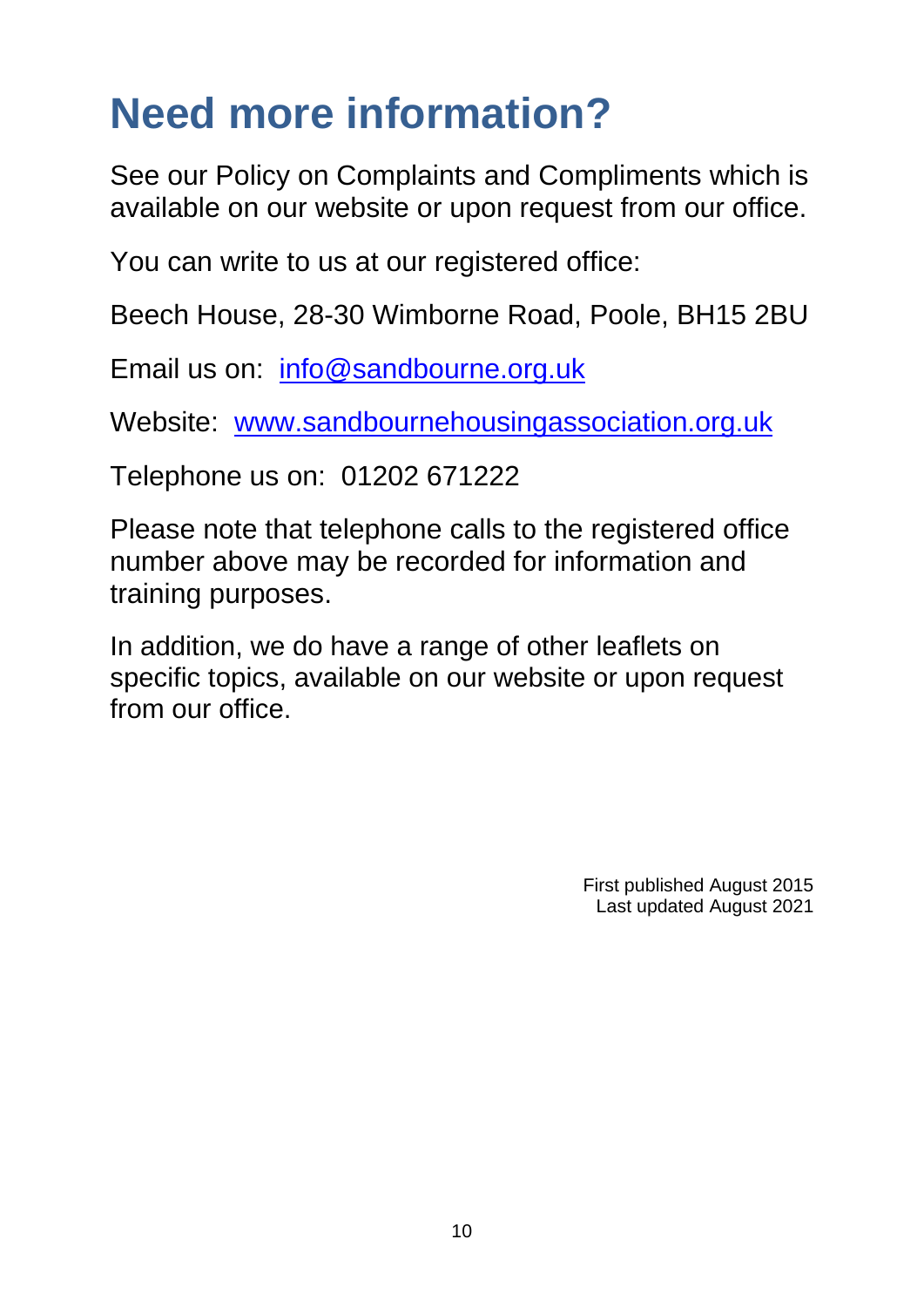## **Customer Complaint form**

 $\frac{1}{\sqrt{1}}$ 

Before you complete this form, have you contacted Sandbourne Housing Association first to see if we can help?

| Name:    |         |  |
|----------|---------|--|
| Address: |         |  |
| Tel No:  | Mobile: |  |
| Email:   |         |  |

| Have you complained about this | Yes | <b>No</b> |  |
|--------------------------------|-----|-----------|--|
| before?                        |     |           |  |

Details of complaint (please provide as much information as possible and continue overleaf if necessary)

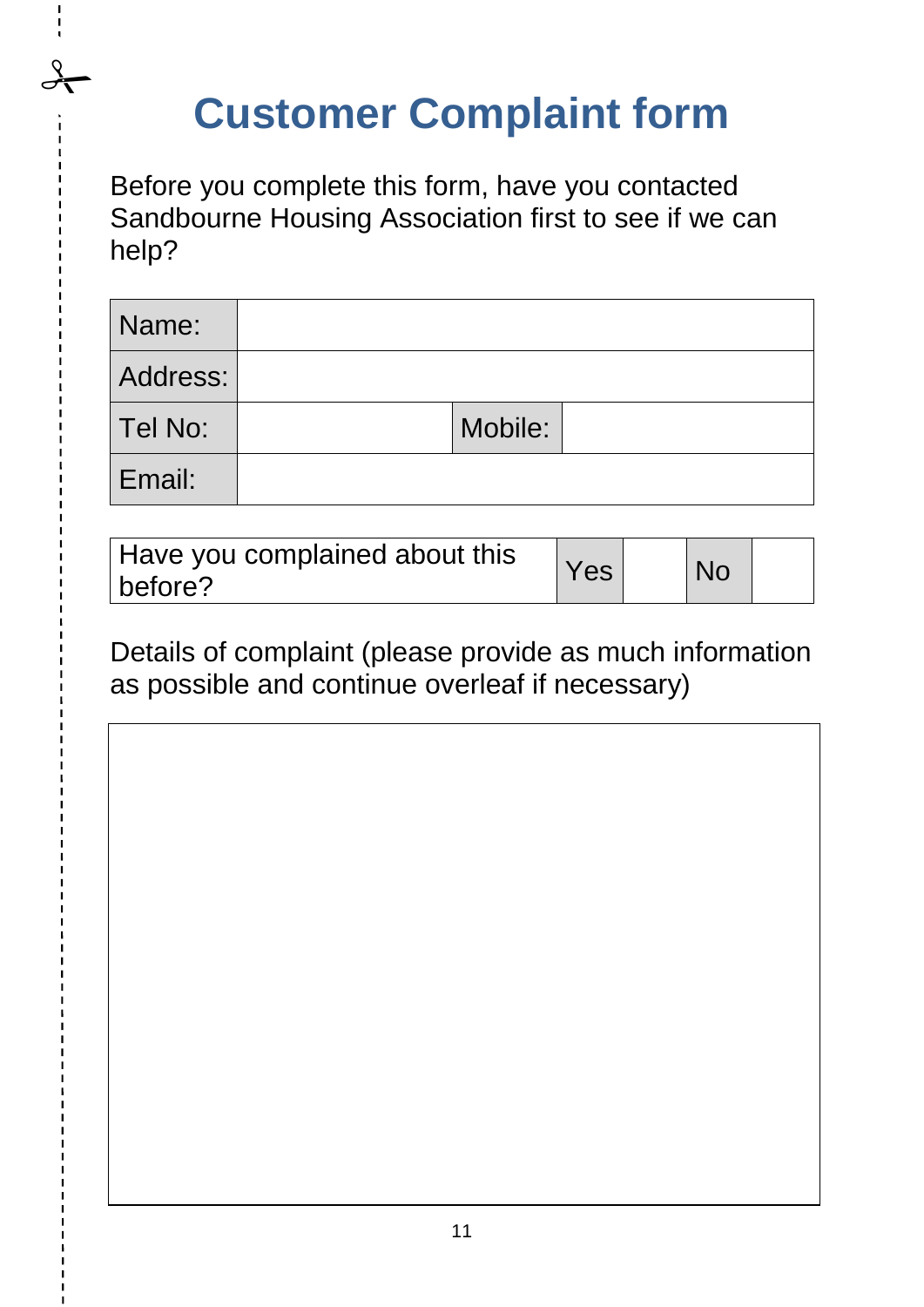| Signed: | Date: |  |
|---------|-------|--|

Please detach this form from the booklet and return it in an envelope addressed to: Sandbourne Housing Association, Beech House, 28-30 Wimborne Road, Poole, BH15 2BU.